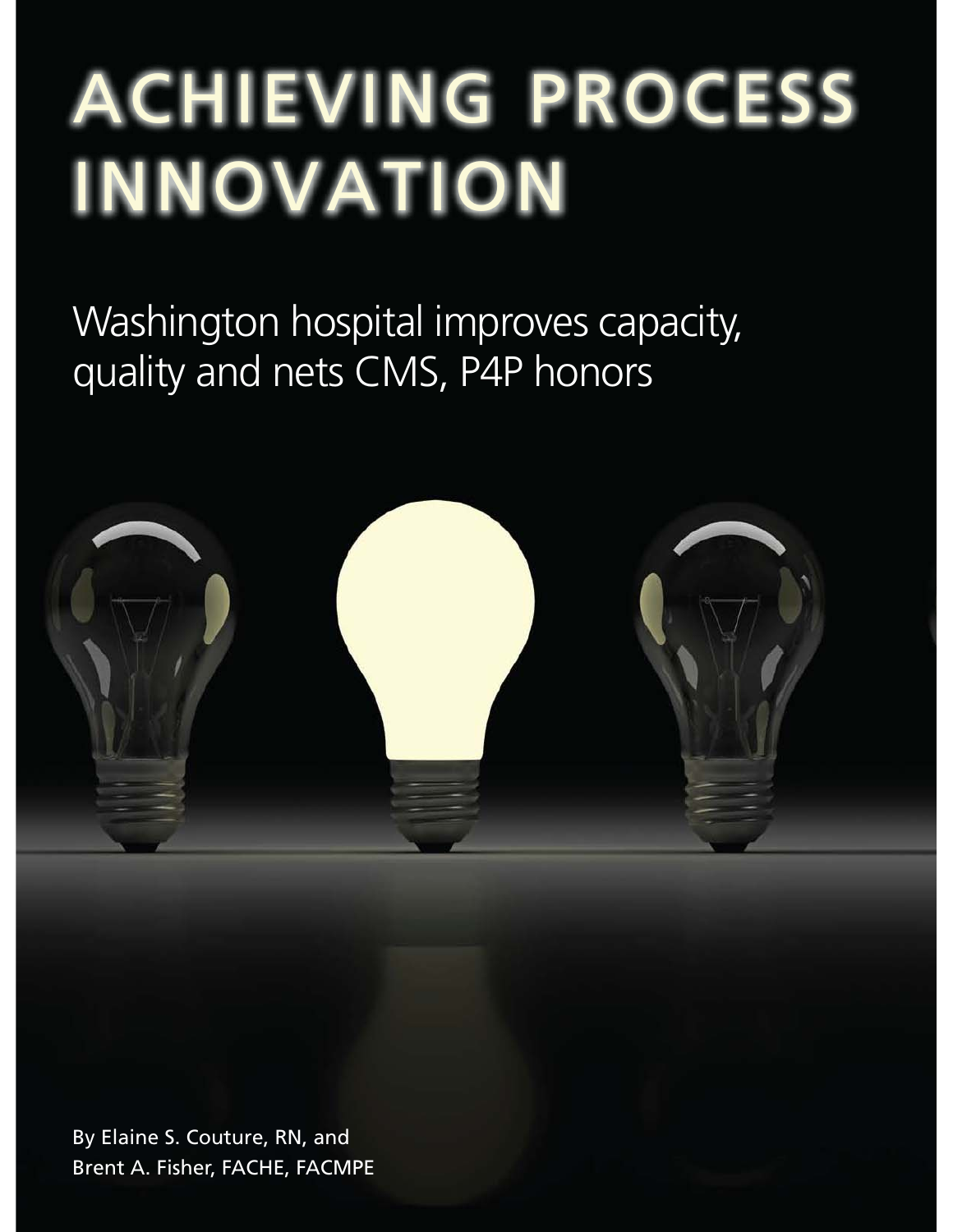In 2008, Sacred Heart Medical Center & Children's Hospital was named the top performer nationwide in a Centers for Medicare & Medicaid Services (CMS) and Premier Healthcare Alliance payfor-performance demonstration project, which rewards hospitals for delivering higher quality of care in five clinical areas.

The project, called the Hospital Quality Incentive Demonstration (HQID), ranked Sacred Heart, Spokane, Wash., in the top 10 percent in the country for overall quality in the clinical areas of acute myocardial infarction (AMI), heart failure, pneumonia and hip and knee replacement. It ranked in the top 20 percent for coronary artery bypass grafting surgery (see sidebar on page 26). By focusing on operations from a strategic and organizationwide perspective, Sacred Heart improved its quality and patient and physician satisfaction levels.

To understand how Sacred Heart achieved its success requires insight into the operational challenges it overcame. In 2003 the organization embarked on an effort to reduce the number of hours the emergency department (ED) was in diversion mode (time spent diverting ambulances to other local hospitals) and to create patient capacity in the hospital. Addressing quality was not our main goal. We believed the quality of care we delivered was good. What was suffering was the organization's bottom line. Sacred Heart was losing millions of dollars each year because it was turning away ambulances on average 80 hours per month. On top of that, 7 percent of ED patients left before receiving treatment due to extended wait times. All of this was because the hospital was unable to efficiently manage its patient volume. The end result was low patient satisfaction, canceled surgical cases, frustrated demand for service and a financial loss for the first time in Sacred Heart's history.

We believe throughput means getting patients admitted, treating their illness and getting them home or to a different level of care. Efficient throughput increases patient and staff satisfaction, supports clinical quality and safety initiatives, decreases or eliminates ED diversions and improves financial performance.

With that in mind, and with the help of EMPATH Consulting, the hospital set out to redesign its processes to improve patient flow using five key strategies:

- **Communicate the vision.** Senior leaders were responsible for creating the strategic vision and communicating it by tying it to the hospital's mission. The goal was to create a collaborative culture throughout the organization that emphasized teamwork.
- **Engage front-line staff.** Management created Process Action Teams (PATs). Their charge was to develop the processes that would lead to efficient patient throughput. PATs consisted of staff and physicians who had the most involvement in and impact on patient flow. Management was not generally included.
- **Enlist change management experts**. The organization partnered with consultants who practiced principles of enterprisewide process redesign including concepts and tools from Michael Hammer, W. Edwards Deming, Lean, Six Sigma, clinical microsystems, Kaizen and others.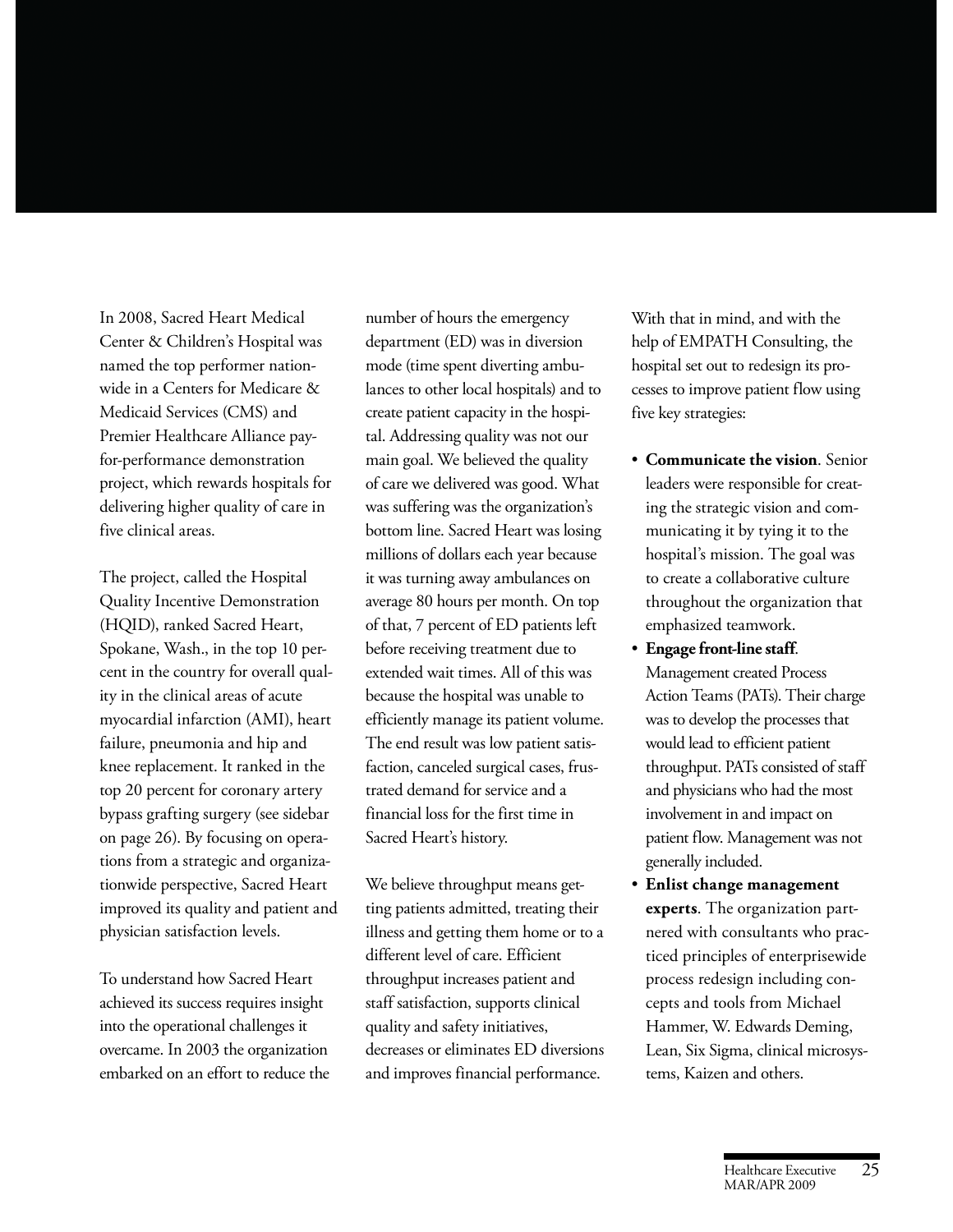- **Benchmark to industry best practices**. The PATs looked at healthcare and other industries' best practices to adopt solutions and create new practices.
- **Implement real-time information technology (IT)**. IT software solutions were designed and implemented to meet the hospital's operational data needs related to patient flow.

We attempted process improvement in the past, but it was always at the department level and never sustainable. Someone from a department would attend a seminar and return with ideas on how to be more efficient, but hospital staff and managers would consistently defeat change initiatives. We believed that implementing an enterprisewide process redesign—rather than limited, department efforts would help us change the culture and accomplish our goals. The processes

focused on the overall needs of patients and physicians' practices rather than the efficiency of a single department.

Faced with the results of out consultants' strategic assessment, and the fact we were losing millions of dollars, it was imperative that something be done and that it needed to be driven by senior management, starting with the CEO. Senior leaders knew that the investment in process redesign would involve substantial commitments of money and staff time. Sacred Heart executives had only one shot to get it right or risk losing staff support, confidence and the financial viability of the hospital.

Sacred Heart decided to focus its process improvement efforts in one major area: all nursing units and departments that interacted with nursing to impact patient flow. (Birthing units were not part of this

Implementing an enterprisewide process redesign—rather than limited, department efforts would help us change the culture and accomplish our goals.

redesign but were addressed later on.) The organization believed that by developing consistent, reliable processes for managing common and predictable events, much of the chaos of daily operations could be eliminated, allowing staff to focus their attention on unexpected events.

We also decided to focus our attention on redefining the role of charge nurses and house supervisors. Through the strategic operational assessment, we discovered no one was managing the front line. While these nurses were supervisors, their roles were not well defined, thus they

#### PROCESS REDESIGN LEADS TO NATIONAL RECOGNITION

An unplanned outcome of the Sacred Heart Medical Center & Children's Hospital process redesign was being named the top performer of the Centers for Medicare & Medicaid Services (CMS) and Premier Healthcare Alliance pay-for-performance demonstration project.

Due to its successes, Sacred Heart received the top bonus payment of more than \$385,000 from CMS in 2008 for ranking in the top 10 percent in the country for overall quality in the clinical areas of acute myocardial infarction, heart failure, pneumonia, and hip and knee replacement. It ranked in the top 20 percent for coronary artery bypass grafting surgery. CMS awarded incentive payments of more than \$7 million to 112 hospitals in 2008, with more than \$24.5 million awarded during the first three years of the project.

In 2007, Sacred Heart received more than \$256,000 from CMS, the fifth highest amount awarded to any hospital.

The HQID is the first national project of its kind, designed to determine if economic incentives to hospitals are effective at improving the quality of inpatient care. Thirty evidence-based clinical quality measures are collected from more than 250 hospitals nationwide that participate voluntarily. Improvements in quality of care saved an estimated 2,500 acute myocardial infarction patients in the United States the first three years of the project, according to CMS analysis of mortality rates at hospitals participating in the project.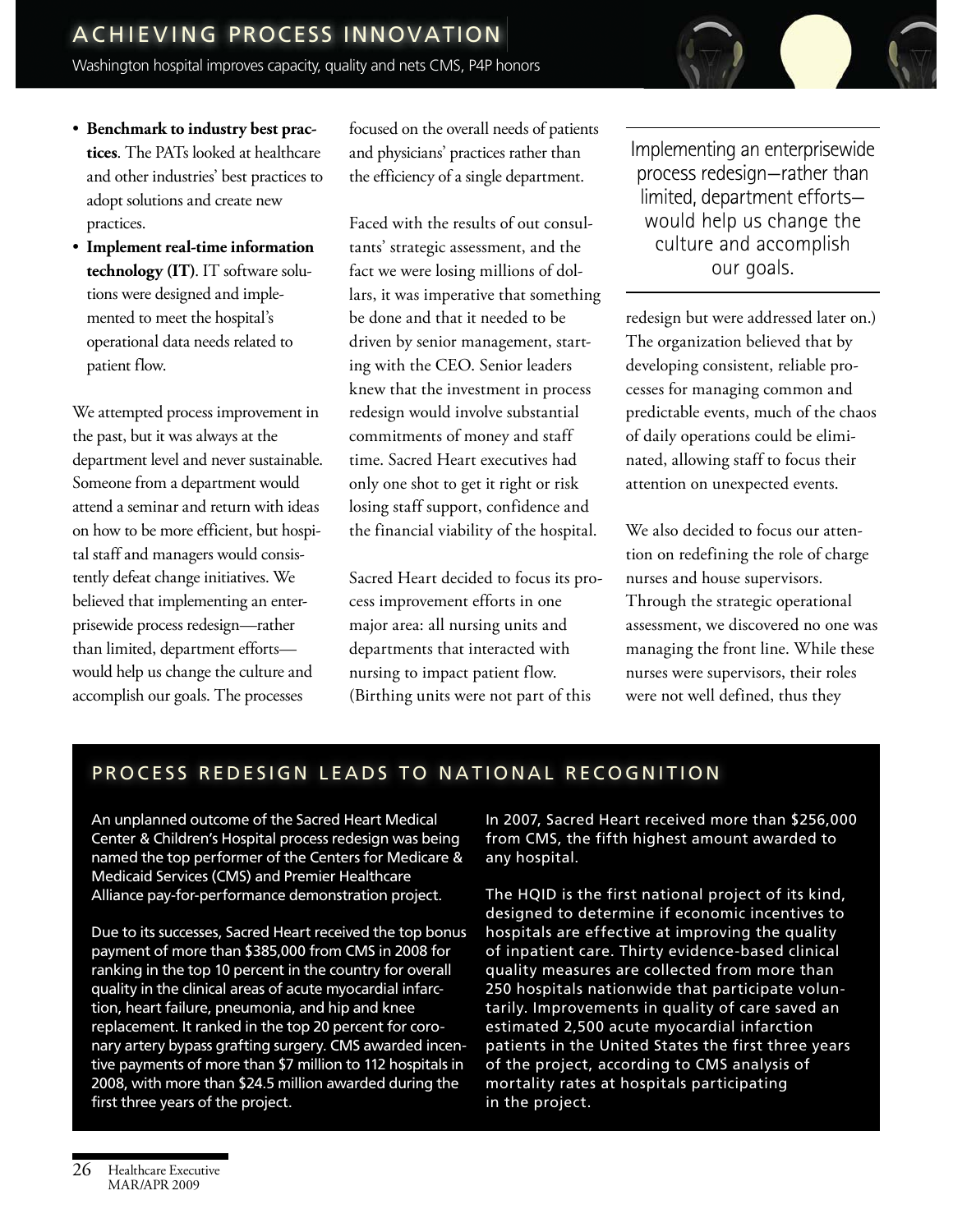

Faced with cost-controlling initiatives and ever-tightening margins, hospitals can't afford the expensive (and often tragic) chain of events that occurs from incidents of medical harm. With new CMS restrictions on reimbursements going into effect this year, the cost is about to get even higher. Fortunately, there is a way to control these costs while bringing a higher level of quality to every patient throughout your hospital-the Prefense<sup>™</sup> - Early Detection and Notification System<sup>™</sup>. Take an affordable approach to minimizing adverse events before they start. Learn more at www.savelivesavoidcosts.com.



90 Icon Street, Foothill Ranch, CA 92610 Phone: 800.325.0283 Fax: 949.580.1550

www.nkusa.com

# **Nihon Kohden America Smarter is better.**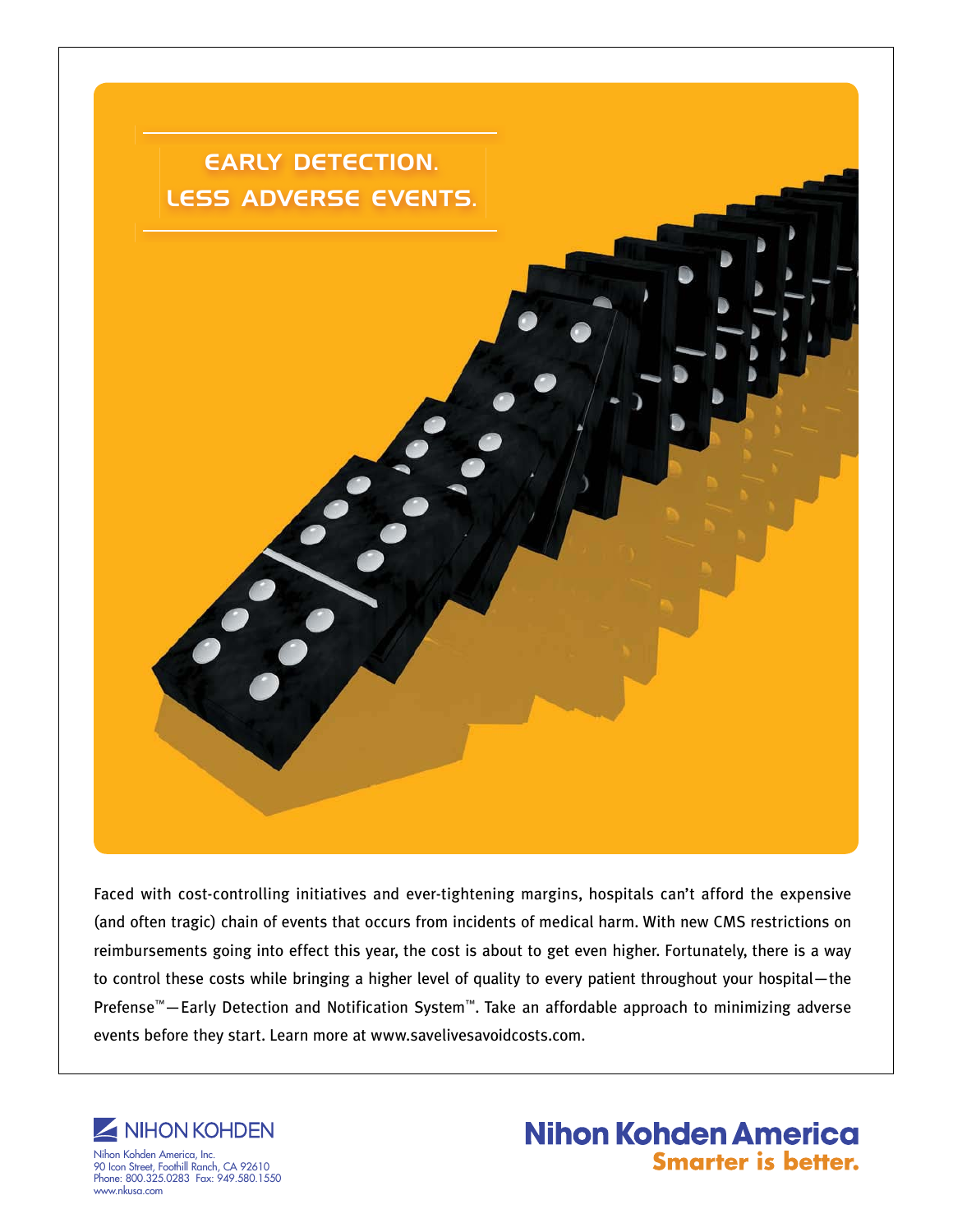Process redesign was all encompassing, involved operational innovation and ranged from the simplest processes such as planned meals and breaks to complex processes such as patient discharge planning.

spent much of their time serving as nursing backups or holed up in their offices writing out schedules.

With senior-level executives on board and the scope of the project defined we were now ready for redesigning every single process with an emphasis on eliminating delays in patient movement, diagnosis and treatment. Process redesign was all encompassing, involved

operational innovation and ranged from the simplest processes such as planned meals and breaks to complex processes such as patient discharge planning.

PATs were created to redesign processes. They were made up of frontline workers representing all key jobs and were guided by experienced consultants.

Development began by outlining existing processes, defined as the "As Is" processes, and then creating new processes, which we termed "To Be" flows. To Be flows eventually were broken down into designed sub-processes that continued to be reviewed by PATs until they were "flushed out" to a level where a critical part of the process could be tested.

During the development process, detailed presentations were shared with steering committees made up of representative managers, directors and vice presidents to get management feedback and support to move forward.

PATs shared their expectations of the new process with managers and staff prior to testing. During testing, PAT members were mentors to participating areas to coach, educate staff and gather data about what worked and what did not work. Using this information, PATs modified the process and then planned for implementation. A week prior to implementation, managers were briefed on the process and staff was directed to a

### BREAKTHROUGH OPERATIONAL INNOVATION

To gain and sustain true breakthrough innovation requires a total redesign of operations, not simply improving upon existing processes. You have to rethink critical dimensions of the work involved. Breakthrough operational innovation moves a company to a significantly higher level of performance. Once there, the organization can focus its efforts on additional changes—refinements of innovation—that will keep it ahead of the pack. Below are the steps in breakthrough operational innovation:

- 1. Cultivate a culture that promotes innovation
- 2. Communicate senior leadership vision for process innovation
- 3. Form teams of front-line staff
- 4. Create new processes by first understanding existing ones
- 5. Design new processes by first identifying key performance indicators
- 6. Undertake job-aid training tools
- 7. Communicate expectations to managers and staff
- 8. Perform testing that temporarily implements a newly designed process in a limited area of the organization
- 9. Identify issues and solutions
- 10. Improve process design as needed
- 11. Develop training modules accessed on line
- 12. Educate staff on new processes
- 13. Communicate expectations for process outcomes
- 14. Use Process Action Teams to mentor staff during implementation
- 15. Identify issues and solutions
- 16. Resolve issues through process modification
- 17. Ensure that process owners observe/coach to process
- 18. Reward and recognize accomplishments
- 19. Measure/monitor critical aspects in real time
- 20. Manage process trends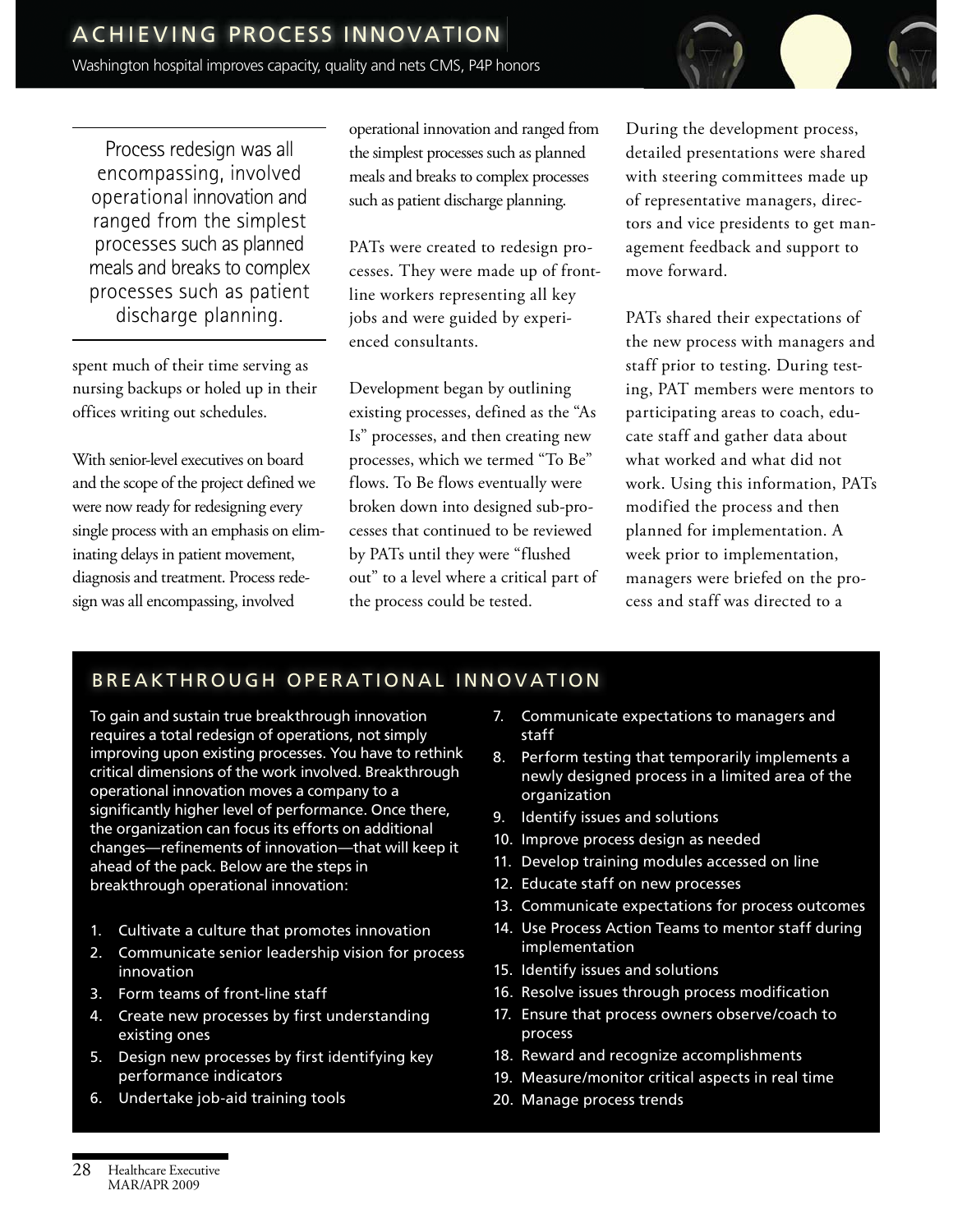#### WE'RE THERE, YOU WON'T EVEN KNOW

## **BUT YOUR STAFF WILL**

 *By addressing the environmental conditions of its facility, Bronson Methodist Hospital lowered nurse turnover by 10.2 % and has been recognized as one of the Nation's Best Places to Work.*

Designing the 21st Century Hospital; RWJF, 2004; Zimring, C. Georgia Institute of Technology; Ulrich R. Texas A&M University, 2004

 As a healthcare executive, your staff is your greatest resource. Providing a comfortable work environment directly impacts staff productivity and retention. A Trane Healthcare Solutions team can optimize your facility's healing environment as well as the work environment, resulting in a positive impact on productivity and comfort.

 Look to Trane for healthier patients, happier employees, and a better bottom line. To find out more on how we can help, visit www.trane.com/healthcare or contact Iona Canada at 615-870-4548.

A Premier Corporate Partner of



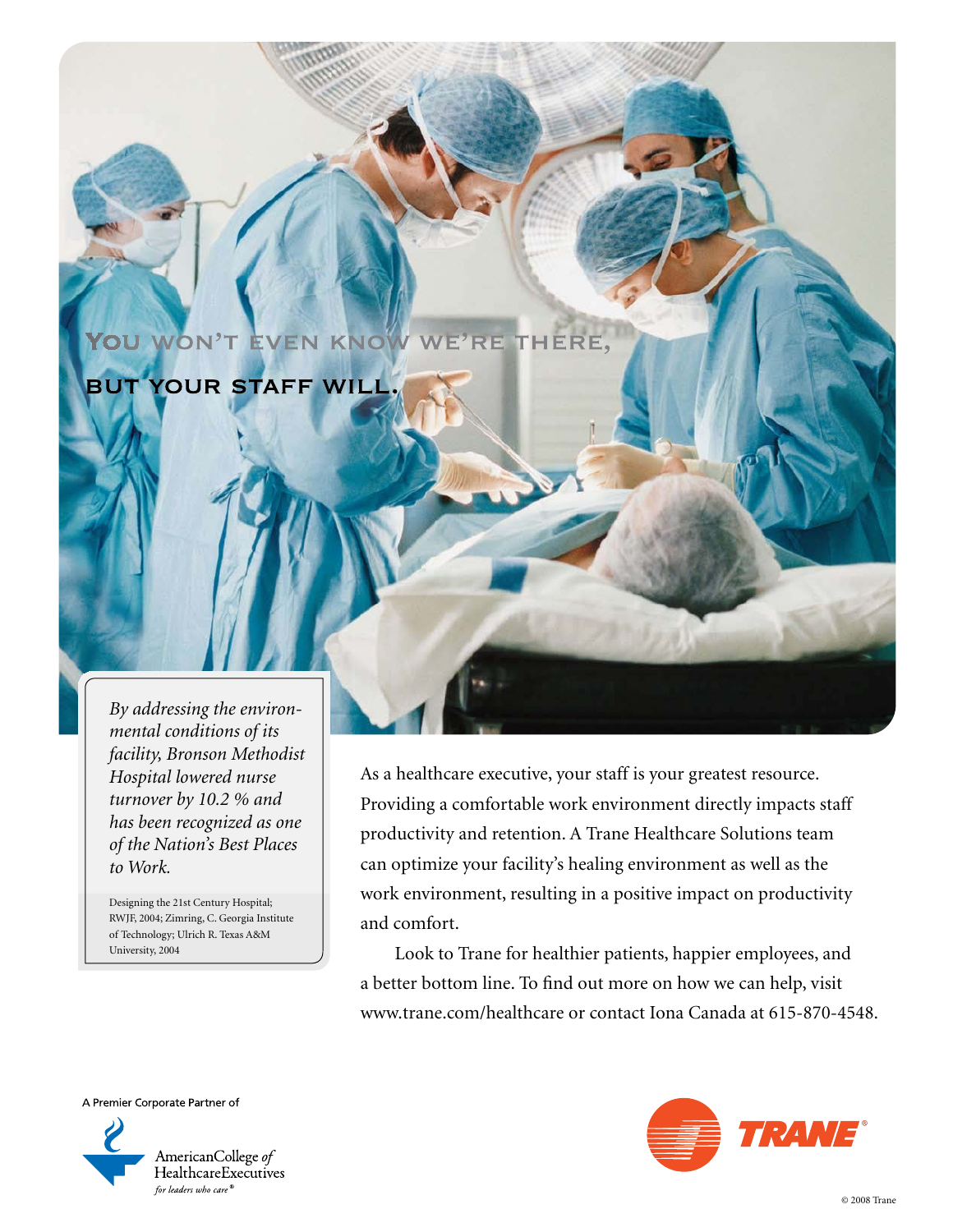Web-based training module. Once implementation began, mentors positioned themselves on units to support, coach, problem solve and gather feedback for additional improvements to the process.

Even before the process redesign was complete, our ED diversions dropped precipitously within six months.

Throughout these steps, which were happening simultaneously for five to six processes at a time, PATs were visited and supported by their vice president sponsor. Implementation often occurred weekly or biweekly. It was important to break up this enterprisewide, large-scale process redesign implementation into a series of limited releases (modules) to create momentum and dispel skepticism and anxiety among staff. In the end, more than 200 processes were redesigned.

We adopted enterprisewide re-engineering methodologies used in other industries such as manufacturing and applied them to healthcare. When process improvement tools are used in healthcare settings they are typically implemented in one department of the hospital. Sacred Heart implemented enterprisewide process solutions across multiple departments throughout the hospital including the ED, ICU, radiology, OR, inpatient units, pharmacy, housekeeping, registration and transport.

As staff was designing processes, computer software programs were created or purchased to support the processes and provide automated dashboards that allowed real-time process management and evaluation. The dashboards measure key performance indicators, provide a universal picture of operational status and allow process owners to focus on top priorities and enhanced teamwork.

In all, 61 process modules were introduced, taking 52 weeks to complete, and the results were better than we could have imagined. Even before the process redesign was complete, our ED diversions dropped precipitously within six months, and by July 2004 our monthly ED diversions fell to 60 from a high of 172 hours in July 2003. By October 2004, we eliminated ED diversions, and in all of 2005 and 2006 there were only a handful of hours. Since then, ED diversions have varied each month, with an occassional monthly high of 20 diversion hours and one or two months where it has reached above 50 hours. But this is mainly due to true capacity issues because Sacred Heart's ED now averages more than 2,500 patients per bed per year.

We have been able to greatly reduce ED diversions (even eliminating them for many months), while increasing our patient volumes. We have sustained ED patient counts of more than 5,000 per month since July 2006 and have surpassed 6,000 per month on several occasions. Prior to the process improvement redesign

Sacred Heart's patient visits were fewer than 4,000 per month on average. In addition, the percentage of ED admissions has stayed fairly constant at about 20 percent since the redesign, but the average length of stay at the hospital has declined to 4.87 days from 5.2 days.

Other sustainable indicators realized in the first three years include:

- An increase in the average daily census to 410 from 364
- A 34 percent increase in net patient revenue
- OR first case on-time starts to 83 percent from 35 percent
- OR volume increase by 20 percent
- A \$7.75 million gain in one year (2005), resulting from keeping the ED operational with only 24 hours of ED diversion
- A total net income gain of \$22 million in 2005 compared to a \$3 million deficit in 2004
- An increase in net patient revenue per adjusted admission to \$12,909 in 2007 from \$11,312 in 2004

These and other successes can be linked to process redesign and the revamping of job descriptions, particularly those of managers and charge nurses. The charge nurse previously served as a backup for clinical care when another nurse went on break. Now the charge nurse operationally supervises the floor by managing the resources of the unit and the processes important to patient throughput. It may seem as though patients would be receiving less nursing care,